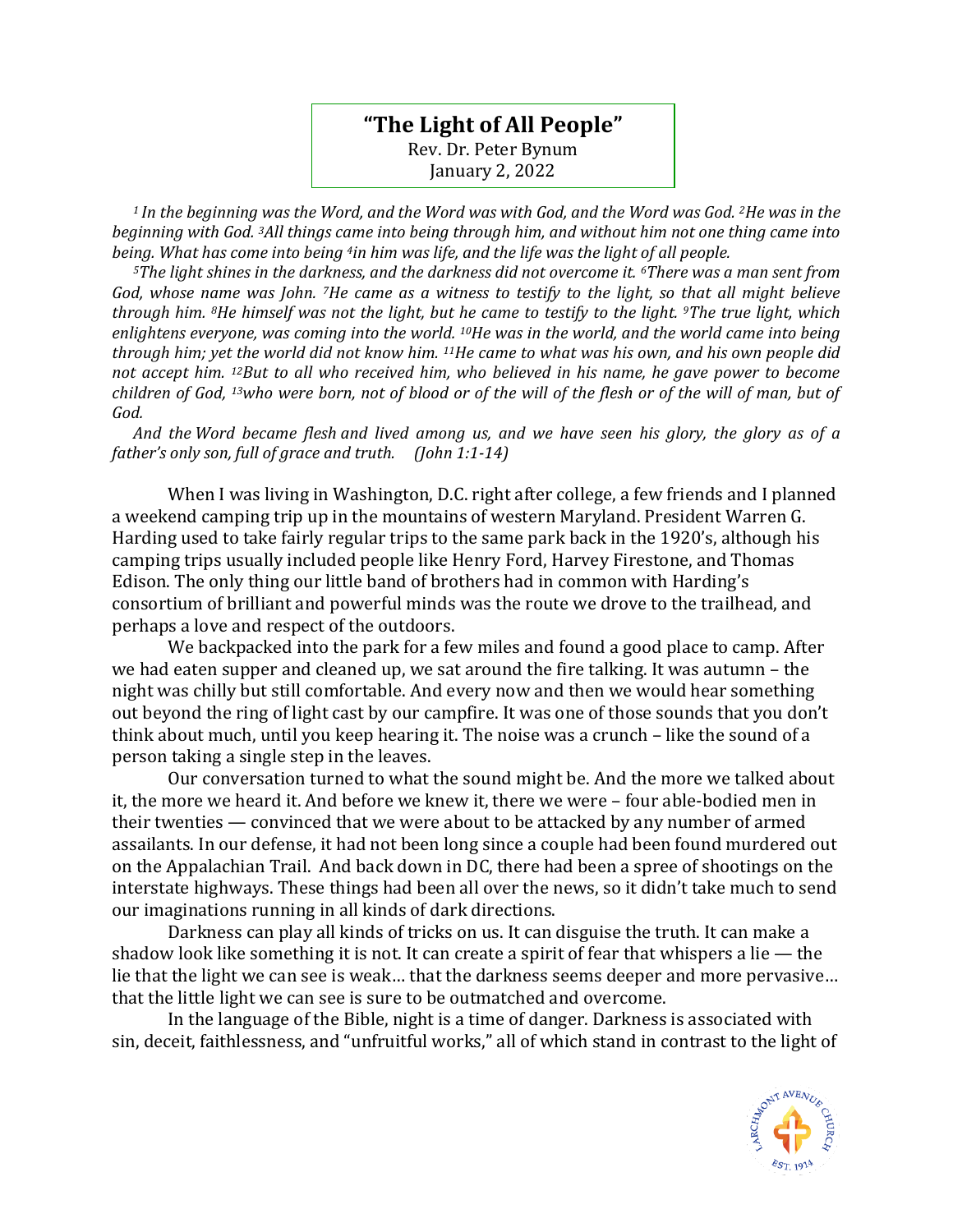faith, hope, and love. And Bible recognizes that is not really the darkness that we fear the most; it is the threats and perils that the darkness hides that shake us to the core.

It has always been this way, even there "in the beginning," when the world was dark and chaotic and monsters lurked in the black chaos of the waters. But the Spirit of God was hovering over those dark waters, and the first words uttered by that Spirit were a divine imperative, "Let there be light." The Gospel of John very intentionally connects the advent of that first celestial light with the advent of Christ, the coming of the Word who "became flesh and lived among us." "What has come into being in him," John says, "was life"… and the "life was the *light* of all people." And yes, the darkness is still there. But the new light comes with a promise that, whatever may come, the darkness will never be able to overcome it.

That, I would say, is the essence of Christmas faith. The angels, the shepherds, the manger, and the wise ones from the east, it all makes for a truly wonderful story. But the part to be claimed with faith is the conviction that we will trust in this light that came into the world – that even though it may seem as vulnerable as a candle in the wind, or a little campfire in the wilderness, that it is strong enough to give righteousness and goodness the win over anything and everything that may contend against it.

I heard a story one time about a mother whose little boy was terribly afraid of the dark. She wanted to help him move past it, so one night she asked him to go out to the back porch and fetch the broom for her. He looked outside and his eyes filled with dread. "Mom," he said fearfully, "I don't want to go out there. It's dark."

"You don't have to be afraid of the dark," she said. "Jesus is out there. He'll look after you and protect you."

The little boy thought a moment. "Are you sure he's out there?"

"Yes, I'm sure. Jesus is everywhere, even in the dark, and he is always ready to help you when you need him," she said.

The little boy walked slowly over to the back door. He pushed it open just a crack. Peering out into the darkness, he said, "Jesus? If you're out there, would you mind handing me the broom?"

The truth is, no matter how old we get, the darkness never goes away. What changes is what we envision out there in it. If anything, age gives us more knowledge of all the monsters that can be lurking out there. There are things out there that we cannot control. There are enemies out there that we feel ill-equipped to face. And that is why our trust in the light of the world is, and always has been, a question of faith... which brings us back to four young Capitol Hill staffers huddled around a lame little campfire in the mountains of western Maryland.

It's notable, I think, that the word the gospel of John chooses to describe the coming of the light carries with it an important layer of meaning that we could easily miss if we are not paying attention. We read in our English Bibles that the Word became flesh and "lived" or "dwelt" among us, but the literal translation of the Greek is more metaphorical. The Greek literally says that God "pitched a tent" with us. When seventy scholars got together in the 3rd century BCE to translate the Old Testament into Greek, this is the word that they used to describe the tabernacle, that huge traveling tent that the Israelites built and carried with them through the wilderness. So, when John said that the Word became flesh and "pitched a tent" with us, he meant that in Christ the *shekinah*, the fullness of the glory and